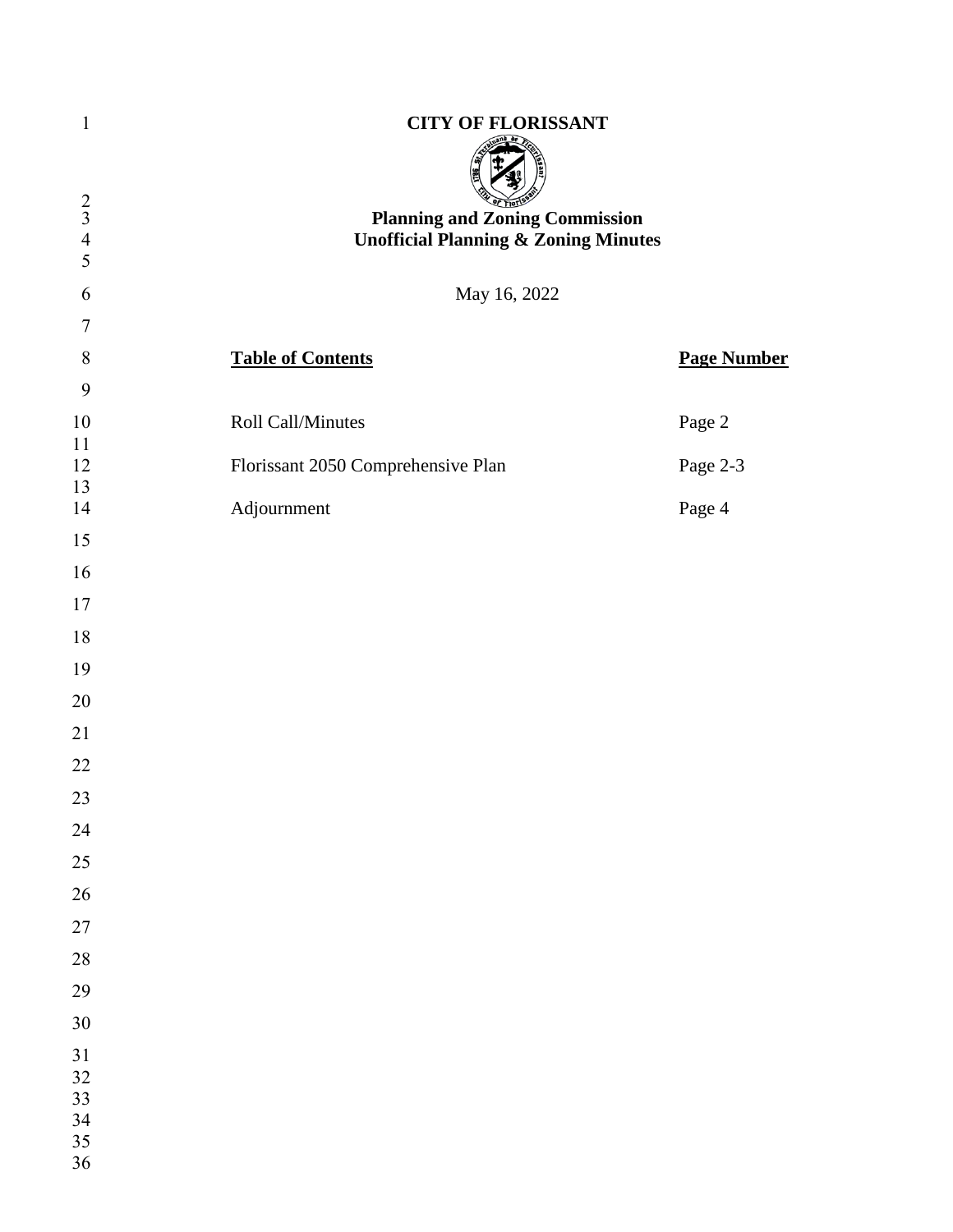| ٦<br>٠ |  |
|--------|--|
|        |  |
|        |  |
|        |  |
|        |  |

| 37 |                                                                                                       | <b>CITY OF FLORISSANT</b>                                                                              |  |  |  |
|----|-------------------------------------------------------------------------------------------------------|--------------------------------------------------------------------------------------------------------|--|--|--|
| 38 |                                                                                                       |                                                                                                        |  |  |  |
| 39 |                                                                                                       |                                                                                                        |  |  |  |
| 40 |                                                                                                       | The Planning and Zoning Commission of the City of Florissant in the Council Chamber at 955             |  |  |  |
| 41 |                                                                                                       | rue St. Francois on Monday, May 16, 2022 at 7:00 p.m. with Chairman Olds presiding.                    |  |  |  |
| 42 |                                                                                                       |                                                                                                        |  |  |  |
| 43 | <b>Roll Call</b>                                                                                      |                                                                                                        |  |  |  |
| 44 | On Roll Call the following members were present: John Martine, Lee Baranowski, Allen Minks,           |                                                                                                        |  |  |  |
| 45 | Steve Olds, and Robert Nelke. Tim Lee and David Smith were excused. Also present was Phil Lum,        |                                                                                                        |  |  |  |
| 46 | Building Commissioner, and Savanna Burton, Deputy City Clerk. A quorum being present the Planning     |                                                                                                        |  |  |  |
| 47 |                                                                                                       | and Zoning Commission was in session for the transaction of business.                                  |  |  |  |
| 48 |                                                                                                       |                                                                                                        |  |  |  |
| 49 | <b>Approval of Minutes</b>                                                                            |                                                                                                        |  |  |  |
| 50 |                                                                                                       | Mr. Baranowski moved to approve Meeting Minutes of May 2, 2022, seconded by Martine.                   |  |  |  |
| 51 | Motion carried.                                                                                       |                                                                                                        |  |  |  |
| 52 |                                                                                                       |                                                                                                        |  |  |  |
| 53 | <b>New Business</b>                                                                                   |                                                                                                        |  |  |  |
| 54 | Item 1                                                                                                | <b>Florissant 2050 Comprehensive Plan</b>                                                              |  |  |  |
| 55 | PZ051622-1                                                                                            | <b>Approved – All Wards</b>                                                                            |  |  |  |
| 56 |                                                                                                       | Request public hearing, discussion, and approval of adoption of the 2050 Comprehensive Plan            |  |  |  |
| 57 |                                                                                                       | Update for the City of Florissant by Resolution and forward same to the City Council.                  |  |  |  |
| 58 |                                                                                                       | Phil Lum reviewed the staff report with the commission. Tim Briehan, H3, stated process was to         |  |  |  |
| 59 |                                                                                                       | update the Comprehensive plan and Historic District Master plan. He noted the plan consists of updated |  |  |  |
| 60 | community vision, goals and objectives, future land use plan, strategic implementation plan, code     |                                                                                                        |  |  |  |
| 61 |                                                                                                       | review and assessment, and community branding initiative. Mr. Briehan stated the city had over 1,200   |  |  |  |
| 62 |                                                                                                       | resident and non-resident stakeholders involved in the process of creating the comprehensive plan. The |  |  |  |
| 63 | strengths were listed as the economic strength of the highways, Historic Old Town as a regional       |                                                                                                        |  |  |  |
| 64 | destination, sub-regional retail center, growing medical services area, physical landscape, expansive |                                                                                                        |  |  |  |
| 65 | parks and community facilities, long-standing civic and religious organizations, locally-supportive   |                                                                                                        |  |  |  |
| 66 | community retail and services, and being a safe community. The portions to improve is job centers,    |                                                                                                        |  |  |  |
| 67 |                                                                                                       | improving school district, reimagine Lindbergh, improve job diversity, improve aging parks, improve    |  |  |  |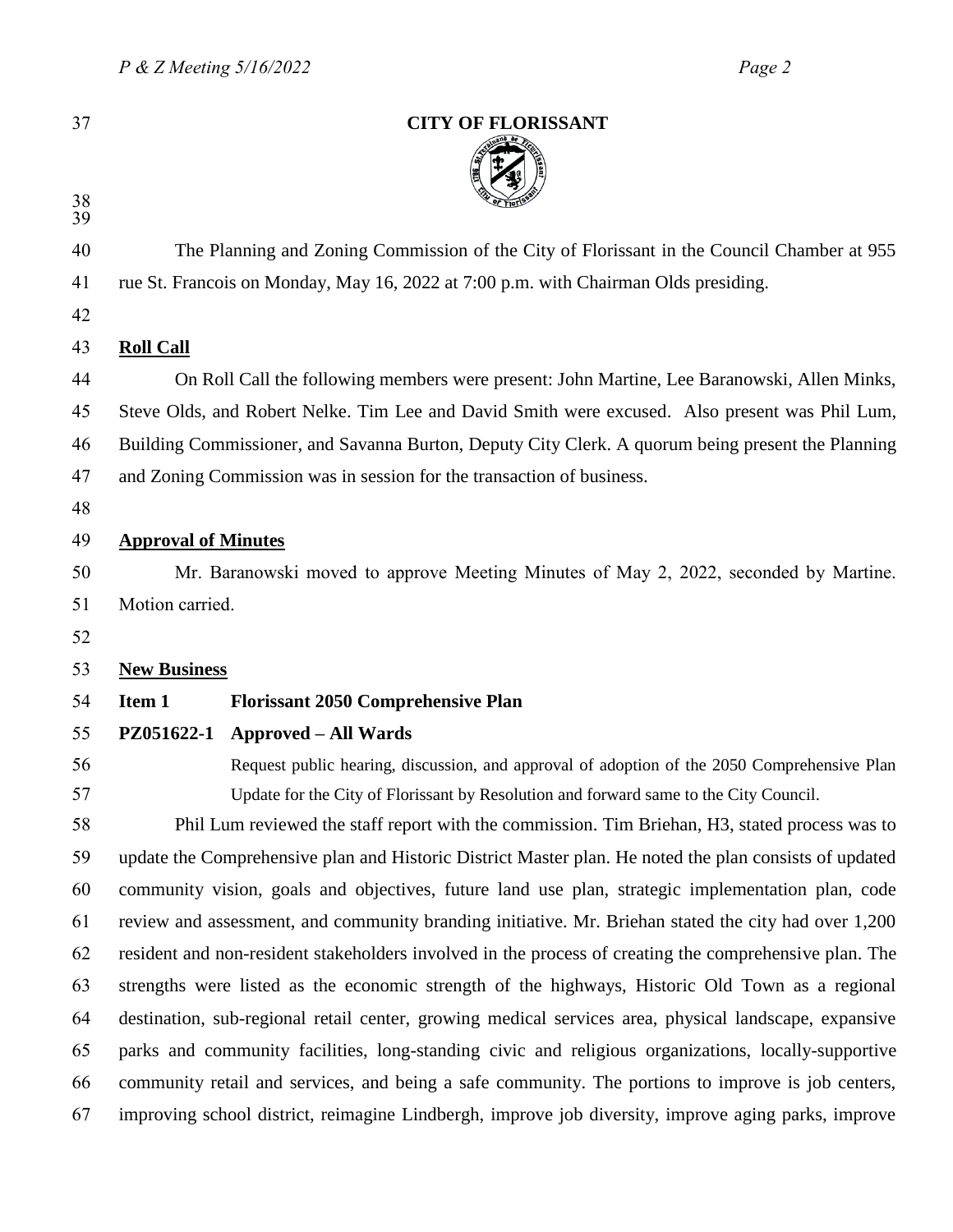Coldwater Creek, enhance neighborhoods, maintain a strong community identity, and rebrand Florissant's perception.

 Tim Breihan noted Old Town is unique and important, but also underutilized and underappreciated. He noted the goal is to make it a gathering place while improving accessibility and preserving Old Town landmarks. Mr. Breihan stated the area should function as a whole with Florissant Square Mall becoming mixed-use and part of the Old Town region to add more walking area. He also noted the housing options can be changed to allow for different options. These options could include increasing height allowance for houses being built, subdividing lots to allow for multiple smaller homes, townhomes, and condos, as well as allowing for accessory dwelling units (ADUs). Lee Baranowski noted he does not want parkland taken away to create more room for housing. Tim Breihan noted the redevelopment of parkland was only for Koch Park with just one option for the park being used for residential and other options include recreational development. He noted the goal is to add 135.5 acres more of park land to the city with a total of 785 to 813 acres of park. Steve Blumfelder, resident, noted his agreement with not giving park land to developers to create more residential area. He stated in some areas marked for mixed-use zoning, the houses built now are not in compliance with city ordinances. Todd Hughes, Public Works Director, thanked H3 for their hard work and noted they did an excellent job in creating guidelines for Florissant.

 Chairman Olds made a motion to approve the adopting of the Florissant 2050 Comprehensive Plan, dated April 12, 2022 attached, including all maps, descriptive matter, and other materials contained, as the official land use plan for the City of Florissant, Missouri, and shall therefore supersede any and all previously adopted land use plans developed for the City or any part or section thereof.

 The Planning and Zoning Commission recommends the Council develop an appropriate resolution and that the City Commence with the task of implementing the new Comprehensive Plan as provided to the full extent of its authority.

- The motion was seconded by Nelke. On roll call the Commission voted: Nelke yes, Baranowski yes, Minks yes, Olds yes, and Nelke yes. Motion passed.
- Chairman Olds made a motion to read Resolution 2022-1 A Resolution of the Planning and Zoning Commission of the City of Florissant adopting the Florissant 2050 Comprehensive Plan,

seconded by Minks. Motion carried.

 Chairman Olds made a motion to adopt Resolution 2022-1, seconded by Minks. On Roll Call, the commission voted: Martine yes, Baranowski yes, Minks yes, Olds yes, and Nelke yes. Motion carried.